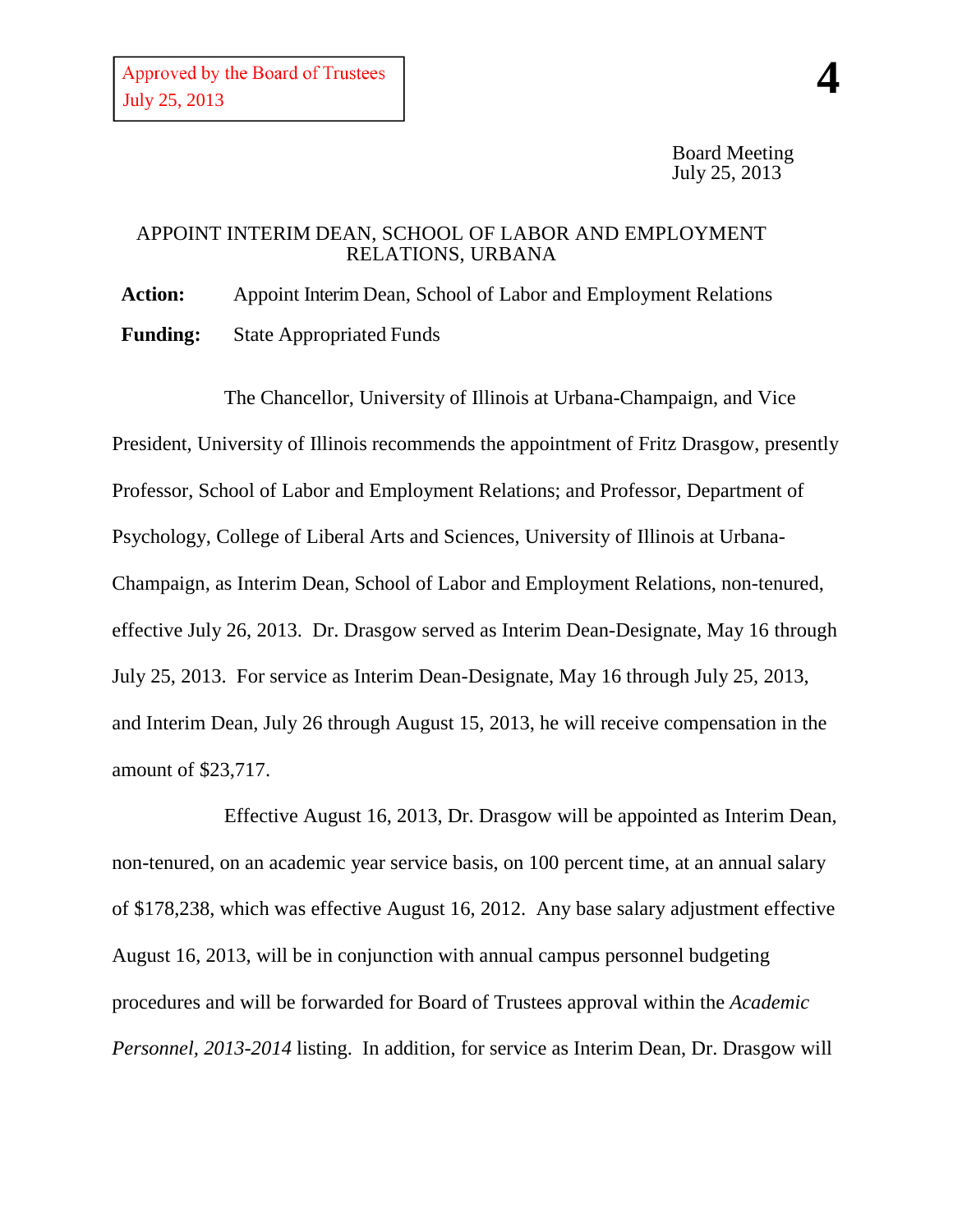receive an annual administrative increment of \$20,000, on a twelve-month service basis, effective August 16, 2013.

Dr. Drasgow will continue to hold the rank of Professor, School of Labor and Employment Relations, on indefinite tenure, on an academic year service basis, on zero percent time, non-salaried, effective August 16, 2013; and Professor, Department of Psychology, College of Liberal Arts and Sciences, on indefinite tenure, on an academic year service basis, on zero percent time, non-salaried, effective August 16, 2013.

He succeeds Joseph J. Martocchio, who returned to full-time faculty service after serving as Interim Dean since former Dean Joel Ethan Cutcher-Gershenfeld resigned the role on July 15, 2012, and returned to full-time faculty service.

The Board action recommended in this item complies in all material respects with applicable State and federal laws, University of Illinois *Statutes*, *The General Rules Concerning University Organization and Procedure* and Board of Trustees policies and directives.

This recommendation was forwarded from the Vice Chancellor for Academic Affairs and Provost, based on the advice of the Executive Committee.

> The Vice President for Academic Affairs concurs. The President of the University recommends approval. (A biosketch follows.)

2